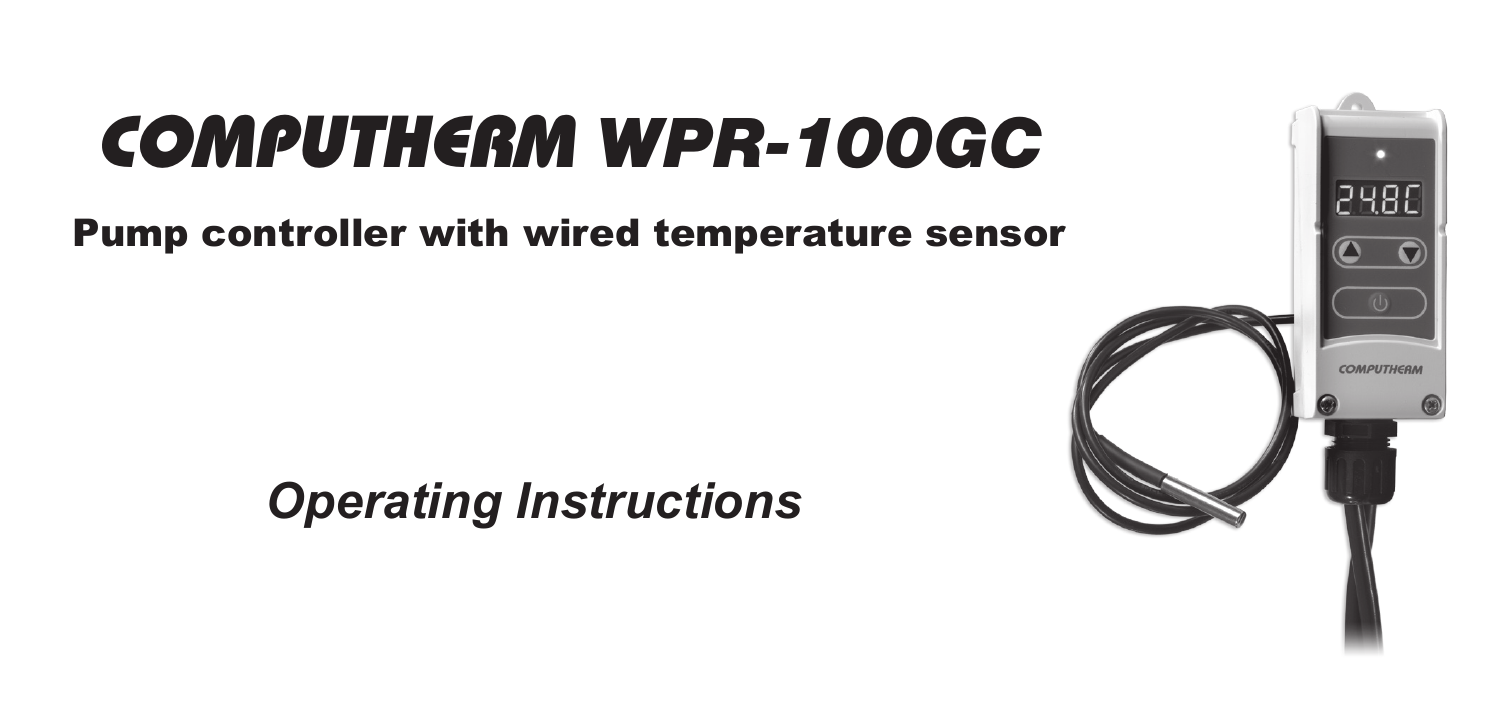## GENERAL DESCRIPTION OF THE PUMP CONTROLLER

The pump controller uses its wired heat sensor and the pipe sleeve immersed into the pipeline/boiler to detect the temperature of the standing or flowing medium in it, switches the 230 V at the output at the set temperature. By the pre-mounted wires any circulating pump with a voltage of 230 V or other electrical appliance within the load capacity limits can be easily controlled.

The pump controller is responsible for turning the pump on and off at the set and measured temperature, so it only operates when it is necessary. Intermittent operation saves significant energy and increases pump life and reduces operating costs. Its digital display allows easier and more accurate temperature measurement and adjustment than simple, traditional pipe thermostats, and makes it easier to change modes and settings.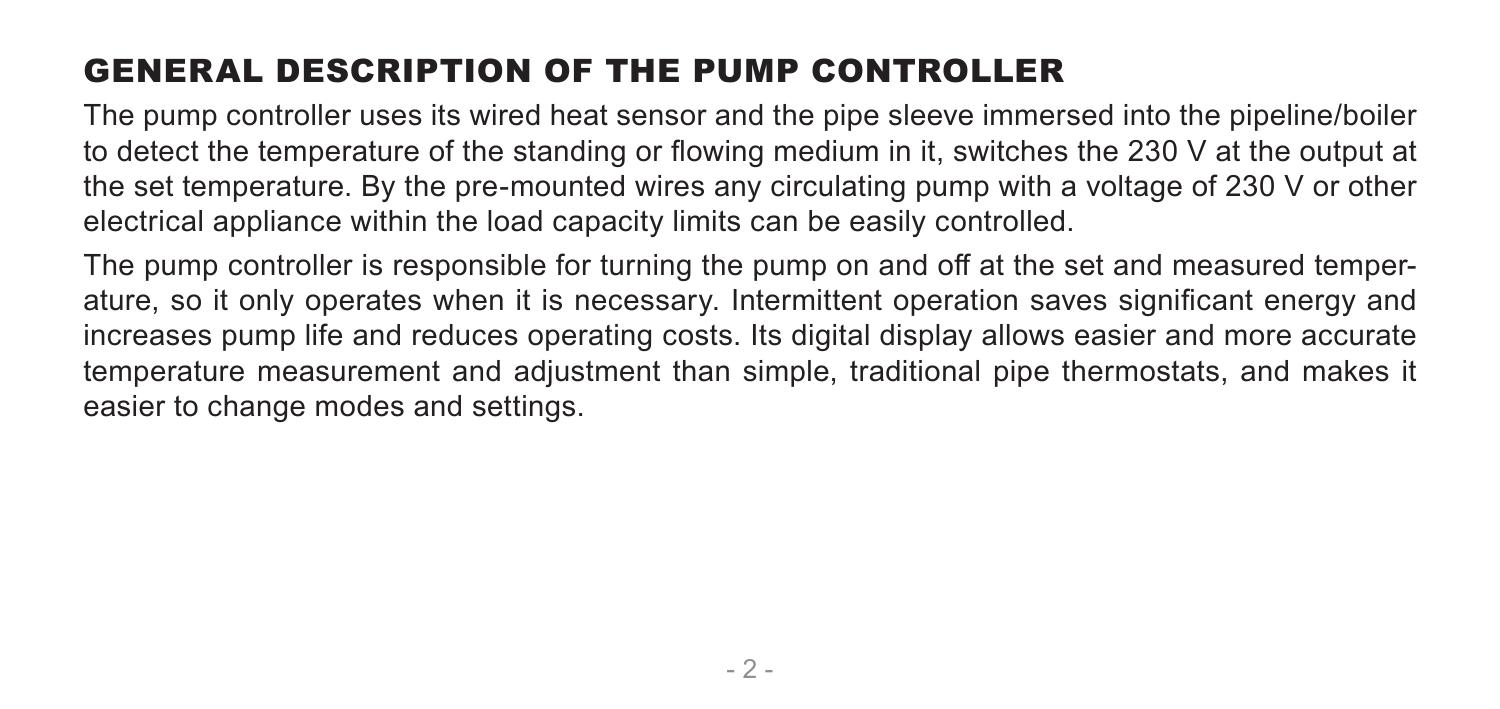The controller has several modes that makes it possible to use for manual and temperature-based control of the circulating pumps in heating and cooling systems. In case of temperature-based control the connected pump switches on/off according to set temperature and the switching sensitivity.

### 1. LOCATION OF THE DEVICE

It is recommended to place the pump controller near the heating / cooling pipe or boiler on which the control is based so that it is as close as possible to a maximum of 1.5 m from the pump to be controlled and the 230 V supply and at a maximum distance of 0.9 m from the selected temperature measuring point. Do not use a wet, chemically aggressive or dusty environment.

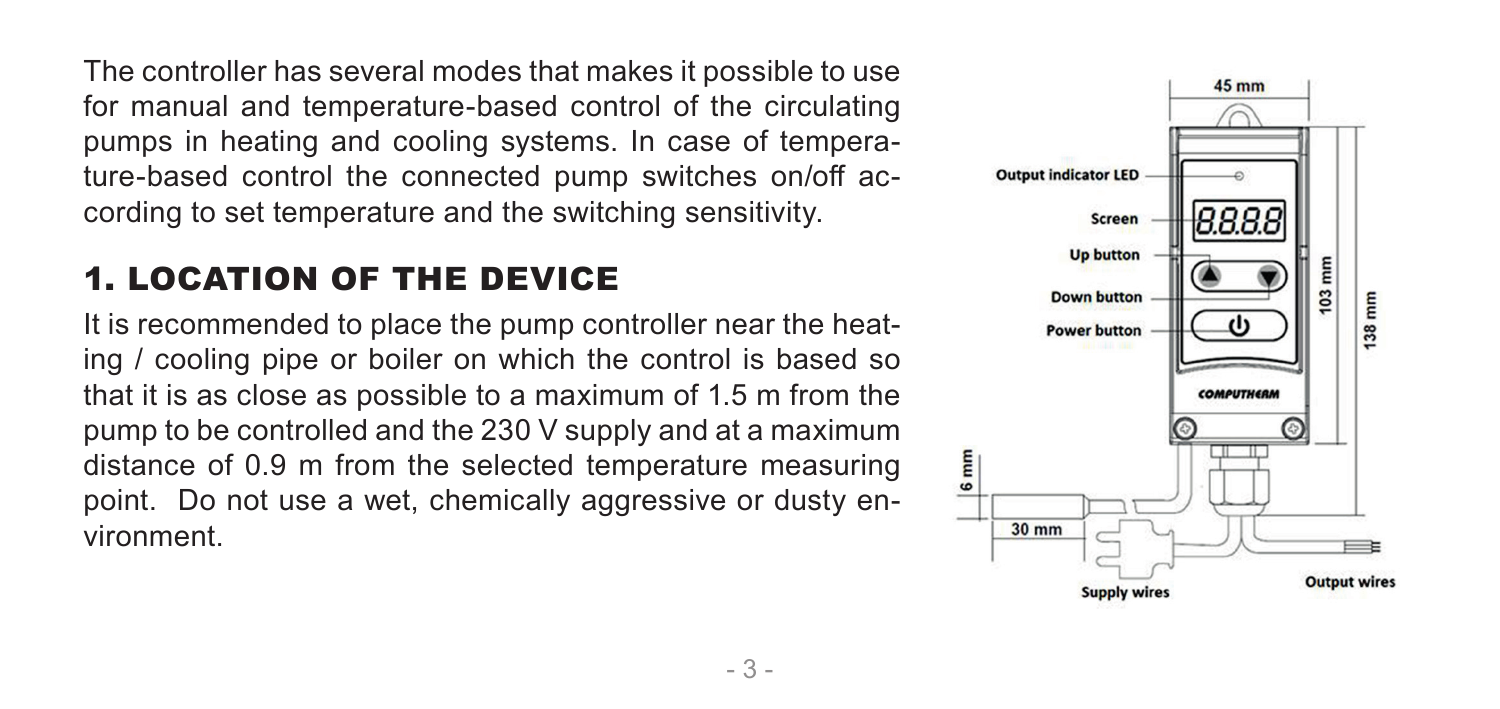## 2. INSTALLATION OF THE DEVICE

**Warning! The device must be installed/put into service by a competent person! Before commissioning make sure that neither the thermostat nor the appliance you want to connect to is connected to the 230 V mains. Modifying the device can cause electric shock or product failure.**

**Caution! The voltage 230 V is displayed when the output of the appliance is switched on. Make sure that the wires are properly connected and that that there is no risk of electric shock or short circuit!**

Connect your device as follows:

- After placing the included immersion sleeve, place the heat sensor probe of the pump controller in it.
- Connect the 3 wires to the pump you want to control. The marking of the wires are based on the EU standard: brown - phase, blue - zero, green-yellow - earth.
- Connect the pump controller to the 230 V mains using the pre-mounted connector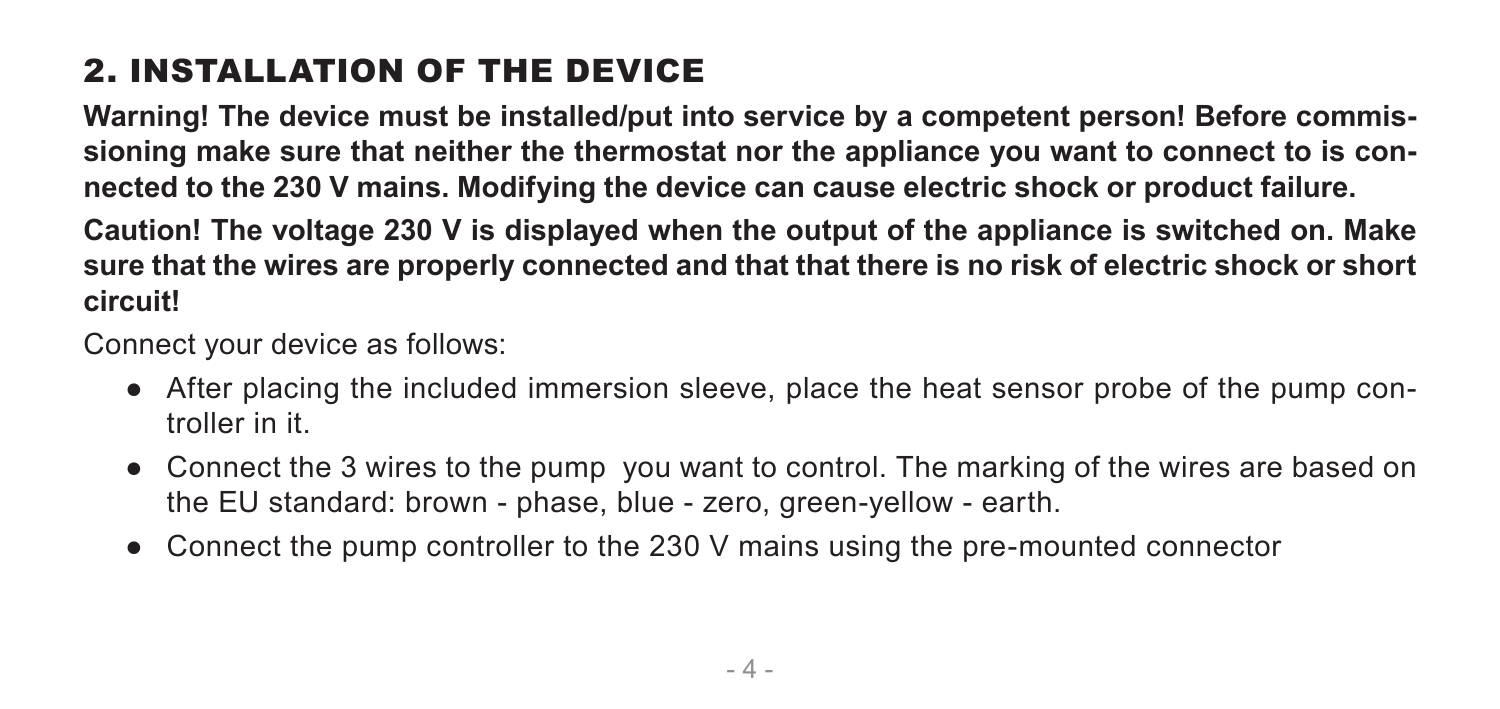**Pump controller** 



*Warning! Always take into account the loadability of the controller relay when connecting (10 A (3 Inductive load)) and follow the instructions of the manufacturer of the pump which you would like to control.*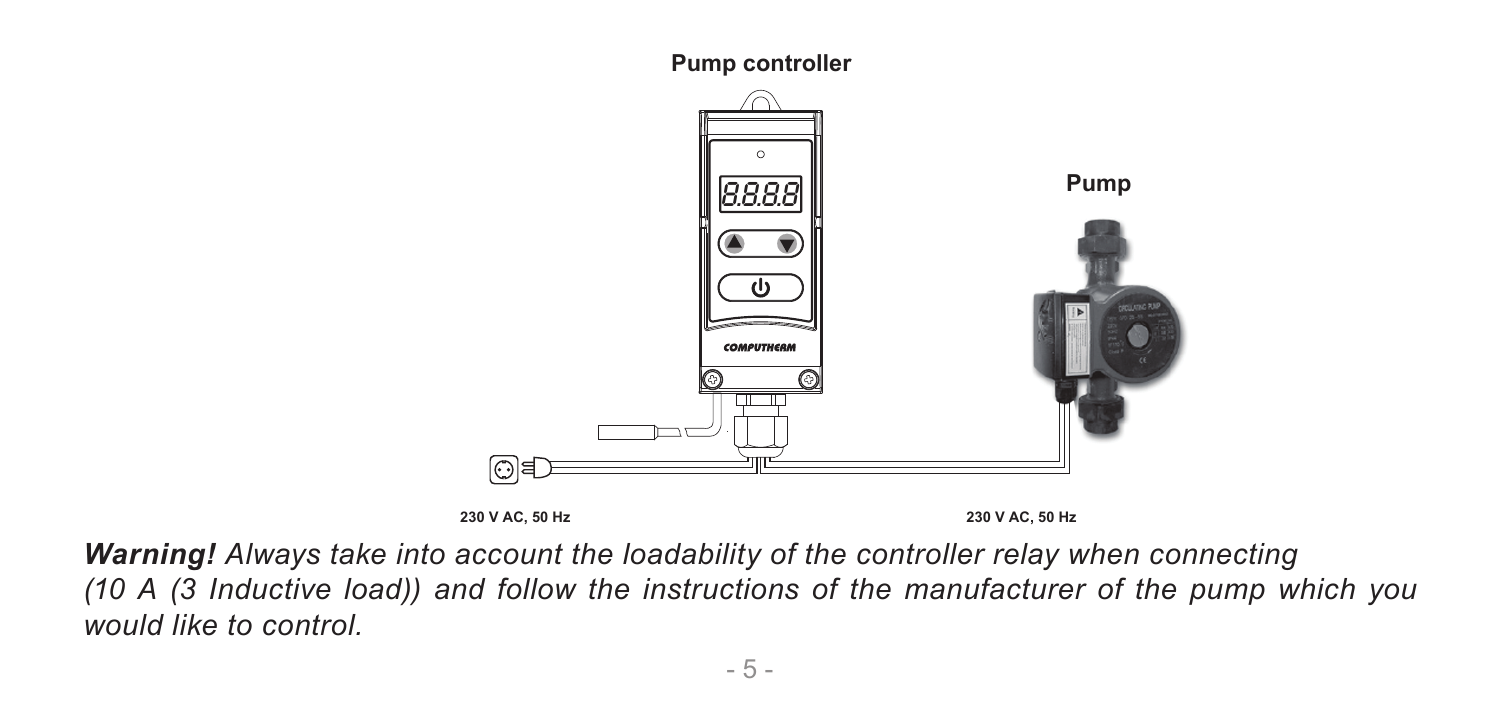## 3. BASIC SETTINGS

After the appliance is connected, the measured temperature is shown on the display when the appliance is switched on. You can change the default settings as written below.

### **3.1. Change the mode of control (F1/F2/F3)**

The device can be used in three modes, which are detailed as follows:

- **F1 (factory default) - Control of a heating system's circulating pump:** the output is turned on if the measured temperature is higher than the set temperature. The switching sensitivity is taken into account when switching.

- **F2 - Control of a cooling system's circulating pump:** the output is turned on if the measured temperature is lower than the set temperature. The switching sensitivity is taken into account when switching.

- **F3 - Manual mode:** regardless of the measured temperature, the output is permanently switched on/off according to the setting.

To switch between modes, press and hold the  $\bigcup$  button for 4 seconds. The currently selected F1, F2, or F3 value is displayed.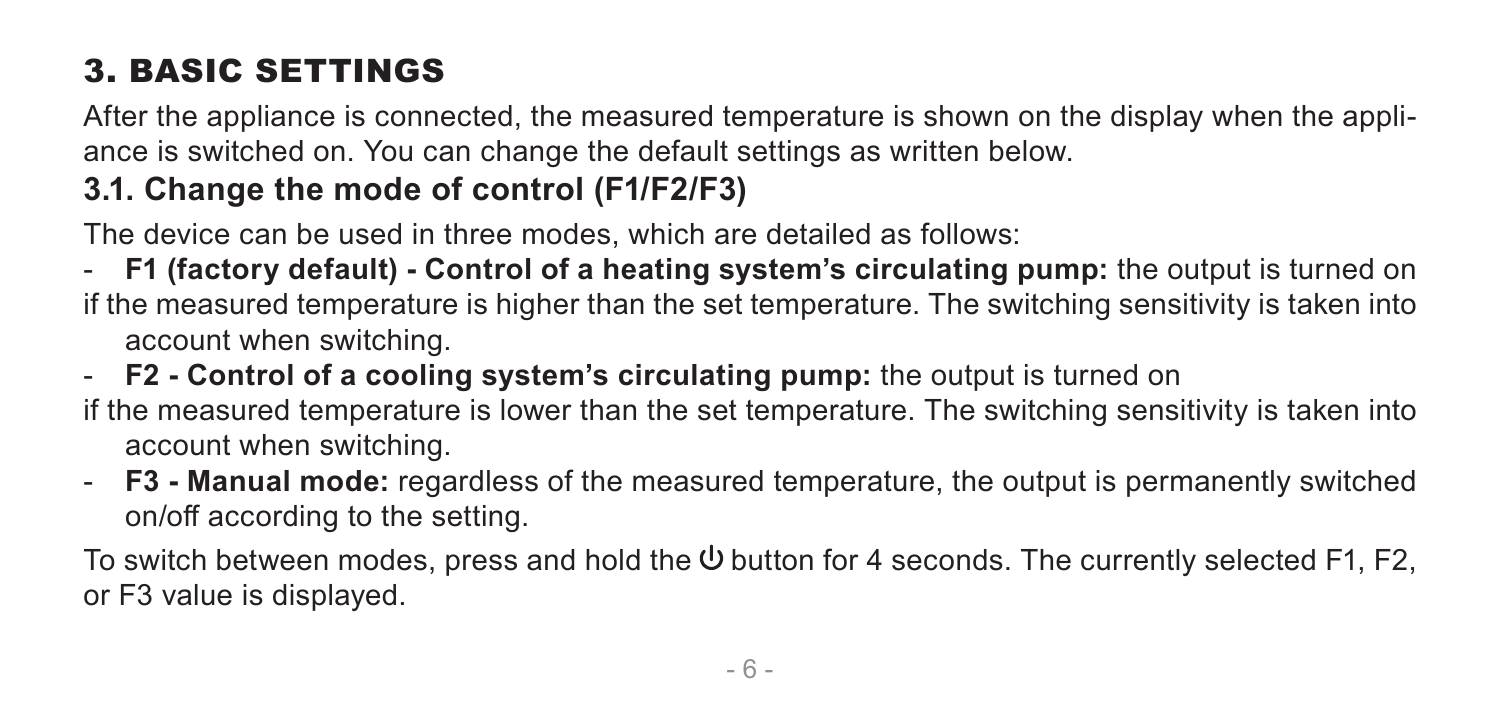It is possible to switch between the modes By pressing the  $\triangle$  or  $\triangledown$  buttons. To save this setting, wait after the last key press approx. 6 seconds. The display will then return to the state (on/off) from which you entered the mode selection menu after a few flashes and the settings will be saved.

#### **3.2. Selection of switching sensitivity**

The pump controller in modes F1 and F2 switches the output according to the measured temperature and switching sensitivity. In these modes, it is possible to change the switching sensitivity. By selecting this value, you can specify how much the device switches the connected pump on/off below/above the set temperature. The lower this value is, the more constant the temperature of the circulating fluid will be. The switching sensitivity can be set between  $\pm$  0.1 °C and  $\pm$  15.0 °C (in 0.1 °C steps). Except some special cases, we recommend setting  $\pm$  1.0 °C (factory default setting). See Chapter 4 for more information on switching sensitivity.

To change the switching sensitivity, when the pump control is switched ON, in F1 or F2 mode, press and hold the  $\bullet$  button for approximately 2 seconds until the  $\bullet$  *d*.0" (factory default) appears on the display. By pressing the  $\bullet$  and  $\bullet$  buttons you can change this value in increments of 0.1 °C within the range of  $\pm 0.1$  °C and  $\pm 15.0$  °C.

To exit and save the setting, wait for approx. 4 seconds. The device then returns to its default state.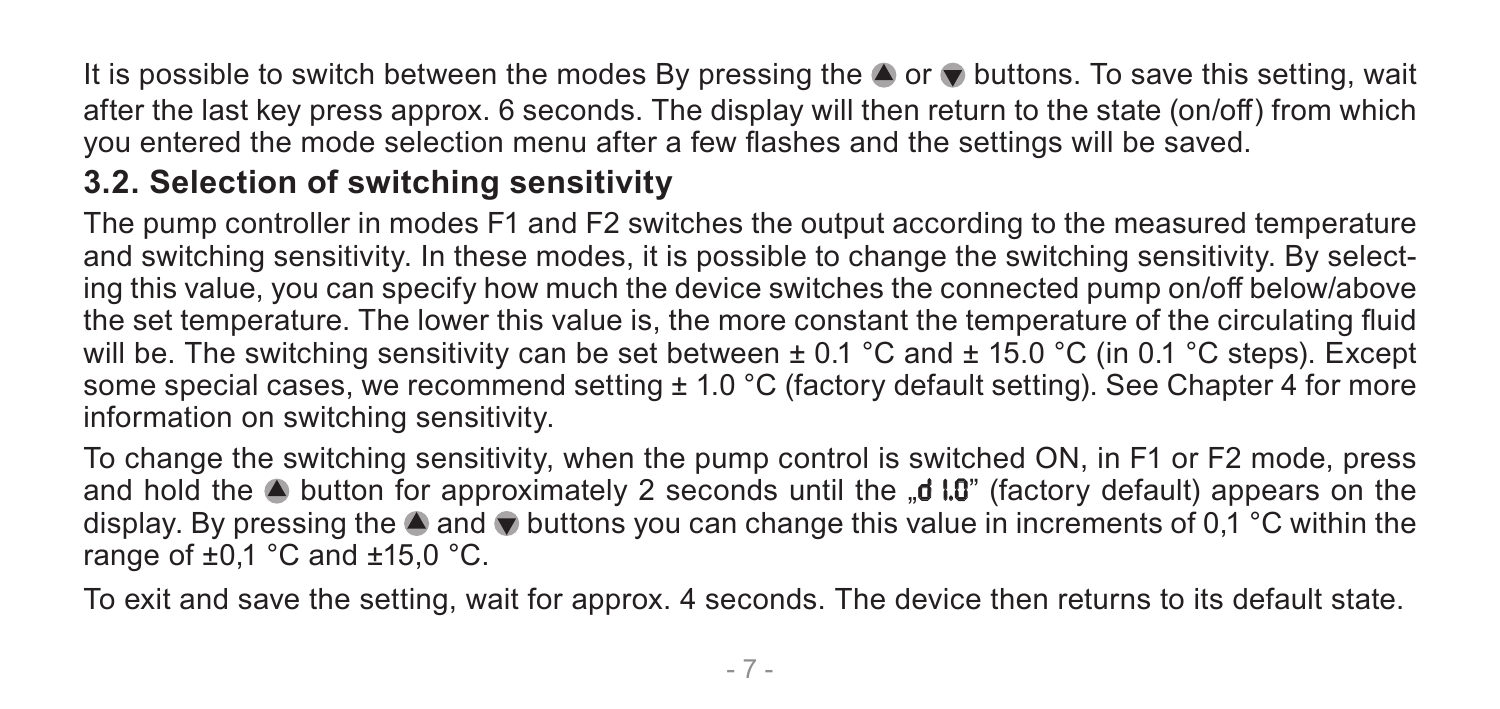#### **3.3. Pump protection function**

**ATTENTION!** When using the pump protection function, it is recommended that the part of the heating system in which the pump to be controlled is installed has a heating circuit during the heating-free period in which the heating medium can flow freely at all times. Otherwise, using the pump protection function may damage the pump.

The pump protection function of the pump controller protects the pump from sticking during long periods of non-use. When the function is on, the output will turn on every 5 days for 15 seconds if the output has not been turned on in the last 5 days. During this time, "P 0;" will appear on the display instead of the measured temperature.

To activate/deactivate the pump protection function, first switch off the appliance by pressing the button once (the display switches off), then press and hold the button for 3 seconds. "*POFF*" (factory default setting) will appear on the display, indicating that the function is switched OFF. Press  $\bullet$  or  $\bullet$ to change between ON/OFF states. The ON status of the function is indicated by ".P Cn". To save the setting and exit the function setting, wait approx. 7 seconds. The device is then switched OFF.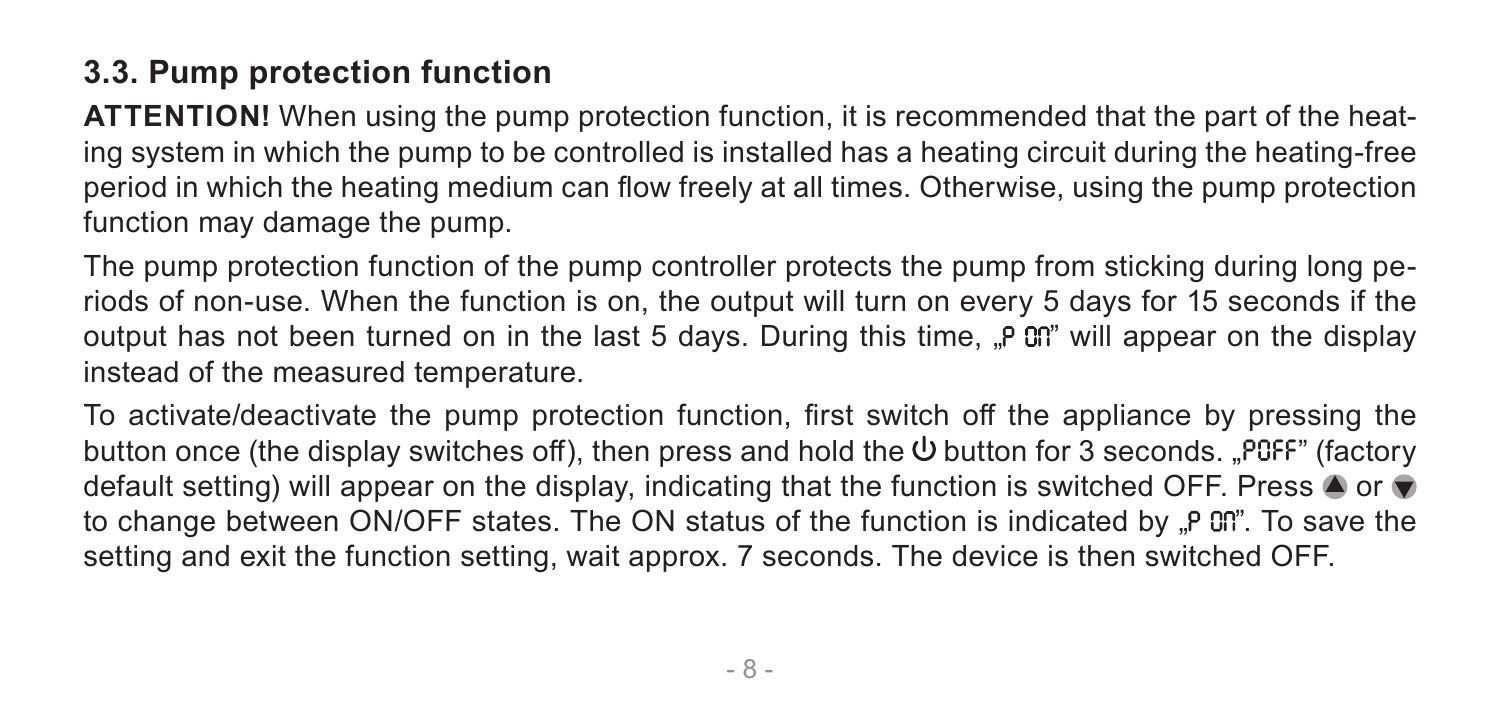#### **3.4. Frost protection function**

**ATTENTION!** The use of the frost protection function is only recommended if there is a heating circuit in the heating system in which the pump to be controlled is installed, even during the heating-free period, in which the heating medium can flow freely at all times. Otherwise, using the frost protection function may damage the pump.

The frost protection function of the pump controller, when switched ON, switches on the pump when the measured temperature drops below 5 °C and leaves it ON until the measured temperature reaches 5 °C again to protect the pump and the heating system. During this time, the display alternates between "FPOR" and the measured temperature. When the frost protection function is activated, it operates in all three modes (F1, F2 and F3).

To switch the frost protection function ON/OFF, first switch off the appliance by pressing the button once (it switches OFF the display), then press and hold the button for 3 seconds. "*FPOF*" (factory default setting) will appear on the display, indicating that the function is deactivated. Press  $\bullet$  or  $\bullet$ to change between ON/OFF states. The ON status of the function is indicated by "FPDFI". To save the setting and exit the function setting, wait approx. 7 seconds. The device is then switched OFF.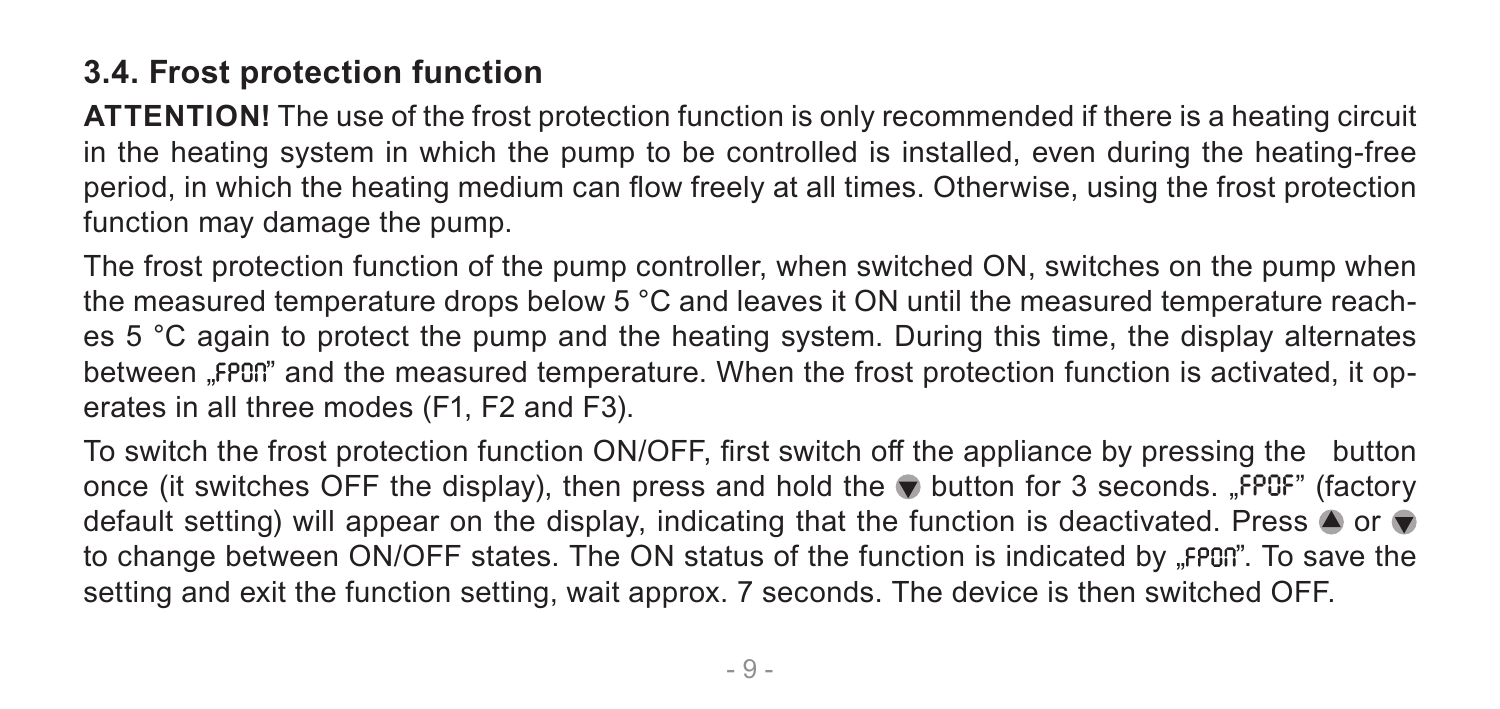## 4. OPERATION OF THE INSTALLED PUMP CONTROLLER

In operating modes F1 and F2, the pump controller controls the device connected to it (eg. a pump) based on the temperature it measures and the set temperature, taking into account the set switching sensitivity (factory default ±1.0 °C). This means that if the pump controller is set to F1 mode (heating system circulating pump control) and 40 °C, the 230 V will appear at the controller's output at a temperature above 41.0 °C at a switching sensitivity of ±1.0 °C (the pump connected to it switches ON) and at temperatures below 39.0 °C the output switches OFF (the pump connected to it switches OFF). In F2 mode, the output switches exactly the opposite way. You can adjust the set temperature with the  $\triangle$  and  $\triangle$  buttons.

In F3 mode, the output is permanently ON/OFF according to the setting, regardless of the measured temperature in F3 mode. You can change between ON and OFF by using the  $\triangle$  and  $\triangledown$  keys.

During normal operation, the device always displays the currently measured temperature on its display in all three operating modes. The device indicates the ON/OFF status of its output by means of the LED above the display.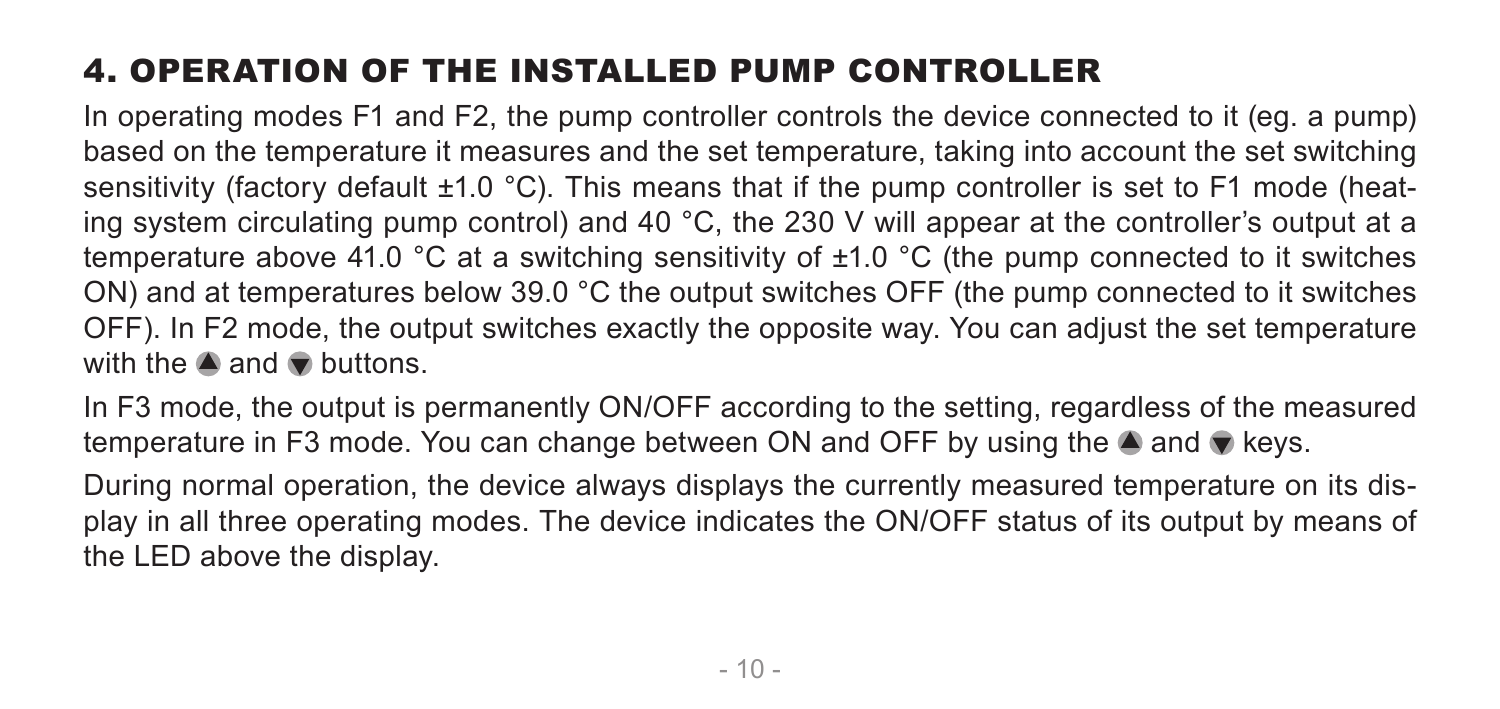### TECHNICAL DATA:

**Adjustable temperature range:**  $5-90^{\circ}C (0.1^{\circ}C)$ **Temperature measurement range:**  $\blacksquare$  **Temperature measurements**) **Switching sensitivity:**  $\pm 0.1$  to 15.0 °C (in of 0,1 °C increments) **Temperature measurement accuracy:**  $\qquad 2^+1,0^{\circ}C$ **Power supply:** 230 V AC; 50 Hz **Output voltage:** 230 V AC; 50 Hz **Loadability: Compared Loadability: compared Loadability: compared Loadability: max.** 10 A (3 Inductive load) **Environmental protection:** IP40 **Immersion sleeve connector size:**  $G=1/2$ "; Ø8x60 mm **Length of heat sensor wire:** approx. 0.9 m **Length of wires for electrical connection: approx.** 1.5 m **Max. ambient temperature:**  $80^{\circ}$ C (probe 100 °C) **Storage temperature:**  $\bullet$  **-10 °C....+80 °C Operating humidity:**  $5\%$  to 90 % without condensation